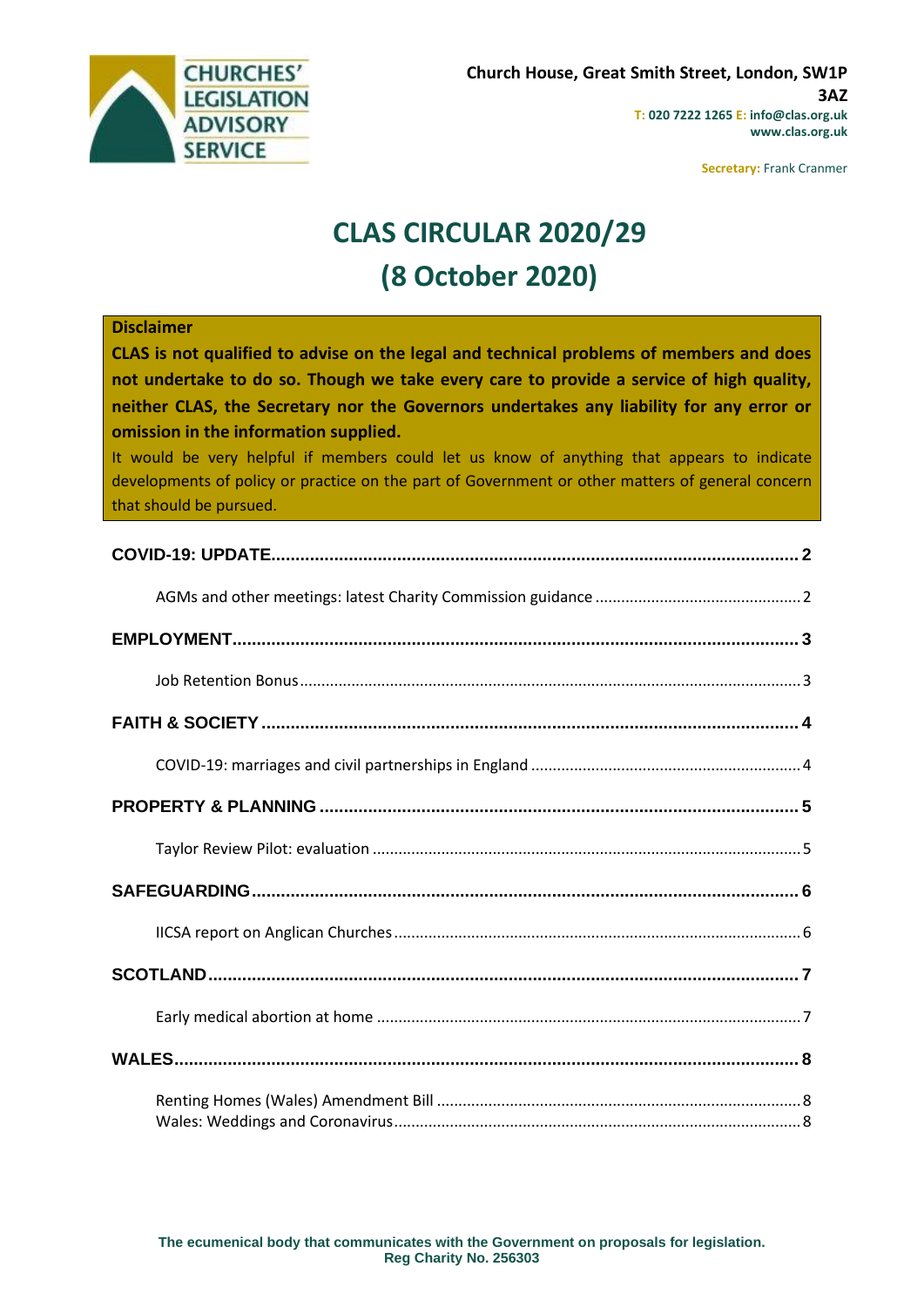# <span id="page-1-0"></span>**COVID-19: UPDATE**

#### <span id="page-1-1"></span>**AGMs and other meetings: latest Charity Commission guidance**

**Possibly for action**

The Charity Commission has published some brief guidance on the 'rule of six' as it applies to trustee and member meetings *in England*. Its current advice on **AGMs and other meetings: postponing or cancelling meetings** is as follows:

'Coronavirus continues to have a major impact on charity events and trustees need to consider how and if they can hold meetings.

Charitable companies and Charitable Incorporated Organisations (CIOs) can hold AGMs and other members' [meetings](https://www.gov.uk/guidance/coronavirus-covid-19-guidance-for-the-charity-sector#online-meetings) online - this has been made possible by the Corporate Insolvency and Governance Act 2020 and applies until 30 December.

For other types of meetings, or for any other type of charity, trustees need to check if their charity's governing document allows them to hold [meetings online or by telephone.](https://www.gov.uk/guidance/coronavirus-covid-19-guidance-for-the-charity-sector#online-meetings) Where it does not, an alternative may be to amend it to allow meetings to be held in this way.

We recognise that for some charities virtual meetings are not a viable solution, nor are socially distanced face-to-face meetings. In such instances trustees may consider they have no choice but to cancel or postpone their AGMs and other critical meetings.

If you do consider such a decision is necessary, you should follow any rules in your charity's governing document that allow for postponement, adjournment or cancellation. If there are no such rules, but you decide that this is still the best course of action for your charity in the current circumstances, you should record the reasons for this decision to demonstrate good governance of your charity. This is particularly important if it is not possible to hold your AGM which may make it difficult for you to finalise your annual reports and accounts.

Wherever possible, we would ask you to get your annual reports to us on time. However, where the situation impacts on the completion of annual returns and accounts, charities with an imminent filing date can email us.

Please include your charity name and charity registration number when you email us: [filingextension@charitycommission.gov.uk](mailto:filingextension@charitycommission.gov.uk)

Note: temporary laws allowing charitable companies and CIOs to postpone AGMs and other members' meetings end on 30 September. These charities can use the above advice.'

[Source: Charity Commission, 29 September]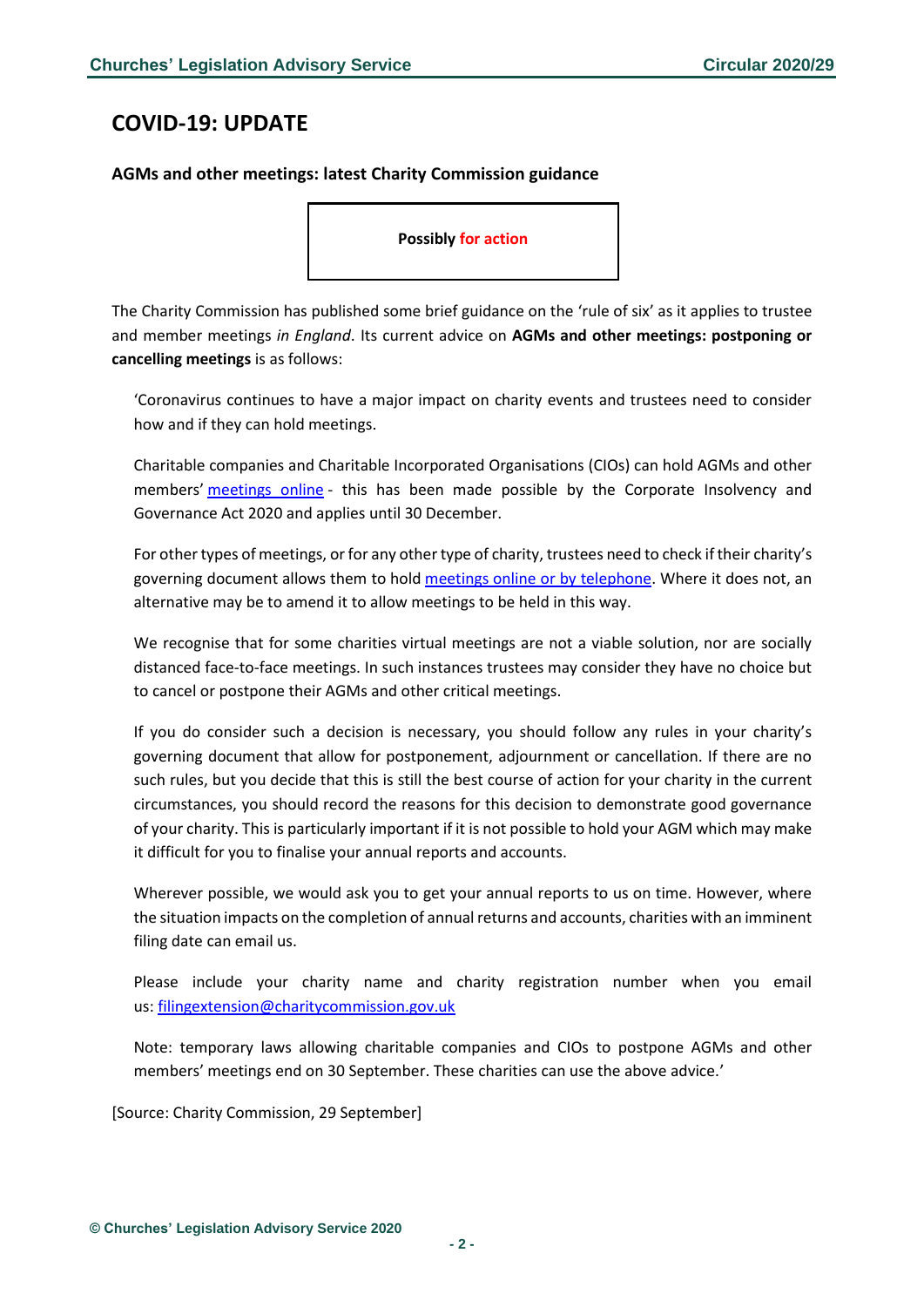### <span id="page-2-0"></span>**EMPLOYMENT**

#### <span id="page-2-1"></span>**Job Retention Bonus**

**For information and possibly for action**

As CLAS previously reported, HMRC published a policy [statement](https://www.gov.uk/government/publications/job-retention-bonus/job-retention-bonus) on the Job Retention Bonus that gives employers further details on eligibility requirements and how they can claim the bonus. Under the terms:

- employers will receive a one-off payment of £1,000 for every employee who has previously been furloughed under Coronavirus Job Retention Scheme (CJRS) – if they remain continuously employed to the end of January 2021
- to ensure the jobs are meaningful well-paid, employees must earn at least £520 (the National Insurance lower earnings limit) a month on average between the beginning of November and the end of January
- those who were furloughed and had a claim submitted for them after the 10 June (when the CJRS closed to new entrants), because they were returning from paternal leave or time serving as a military reservist will also be eligible for the bonus as long as they meet the other eligibility criteria
- employers will also be eligible for employee transfers protected under TUPE legislation, provided they have been continuously employed and meet the other eligibility criteria and the new employer has also submitted a CJRS claim for that employee.

The Government has more recently published further guidance, available via the following links:

- [Find an example of employees and the minimum income threshold for the Job Retention](https://www.gov.uk/government/publications/find-an-example-of-employees-and-the-minimum-income-threshold-for-the-job-retention-bonus)  [Bonus](https://www.gov.uk/government/publications/find-an-example-of-employees-and-the-minimum-income-threshold-for-the-job-retention-bonus)
- [Check if you can claim the Job Retention Bonus from 15 February 2021](https://www.gov.uk/guidance/check-if-you-can-claim-the-job-retention-bonus-from-15-february-2021)

[Source: HMRC, 2 October]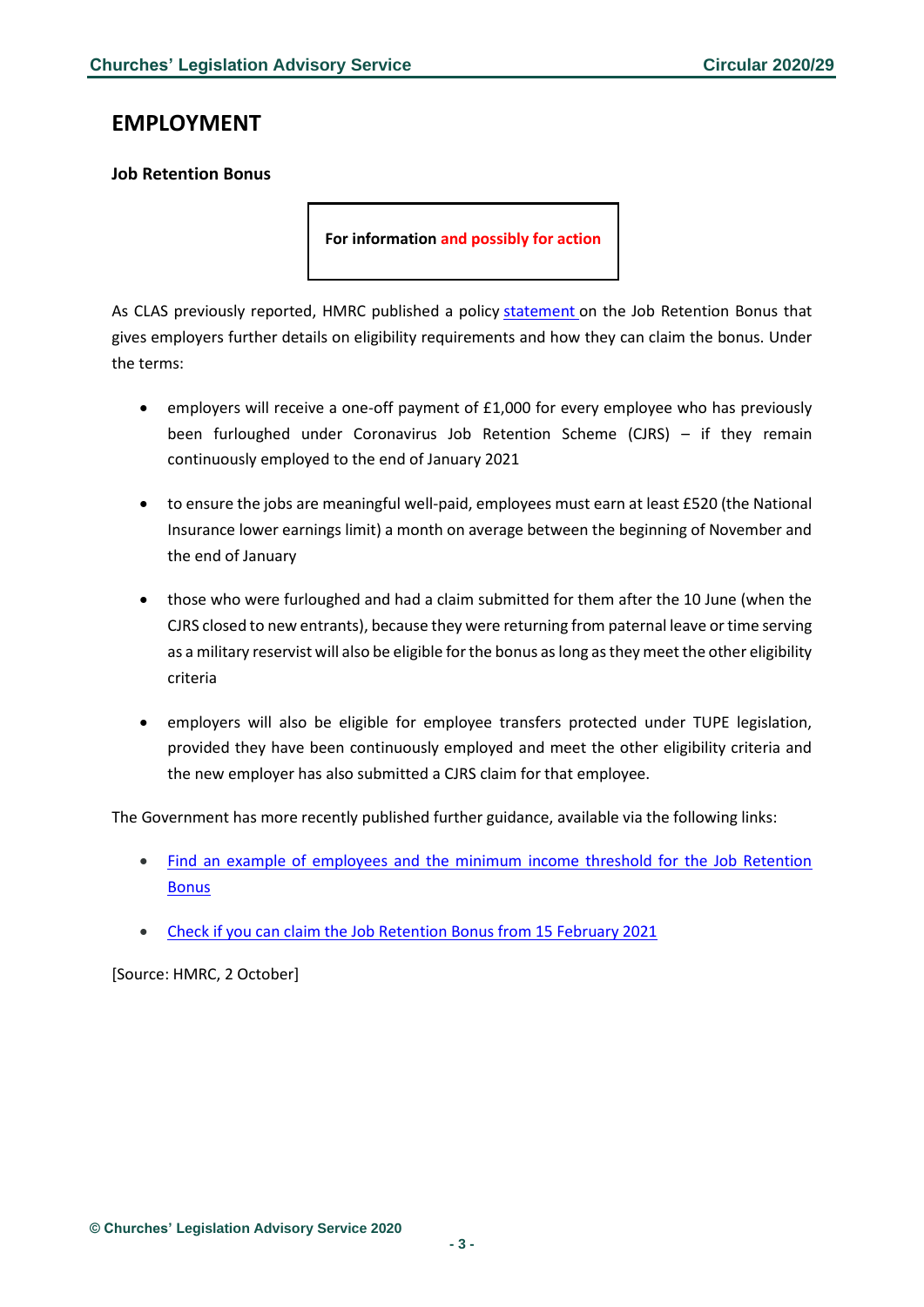# <span id="page-3-0"></span>**FAITH & SOCIETY**

### <span id="page-3-1"></span>**COVID-19: marriages and civil partnerships in England**

**For information**

On Wednesday, the Westminster Government published an updated version of *[COVID-19:](https://www.gov.uk/government/publications/covid-19-guidance-for-small-marriages-and-civil-partnerships/covid-19-guidance-for-small-marriages-and-civil-partnerships) Guidance [for small marriages and civil partnerships](https://www.gov.uk/government/publications/covid-19-guidance-for-small-marriages-and-civil-partnerships/covid-19-guidance-for-small-marriages-and-civil-partnerships)* in England. It notes – retrospectively – that from 28 September no more than 15 people can legally attend a marriage or civil partnership, even where it can be safely accommodated with social distancing in a COVID-19 secure venue. This is the maximum number for all attenders at the event, *including the couple*, but "Anyone working is not included as part of the legal limit". No more than 15 people may attend a reception and it must be in the form of a sit-down meal in a COVID-19 secure venue.

[Source: MHCLG, 7 October]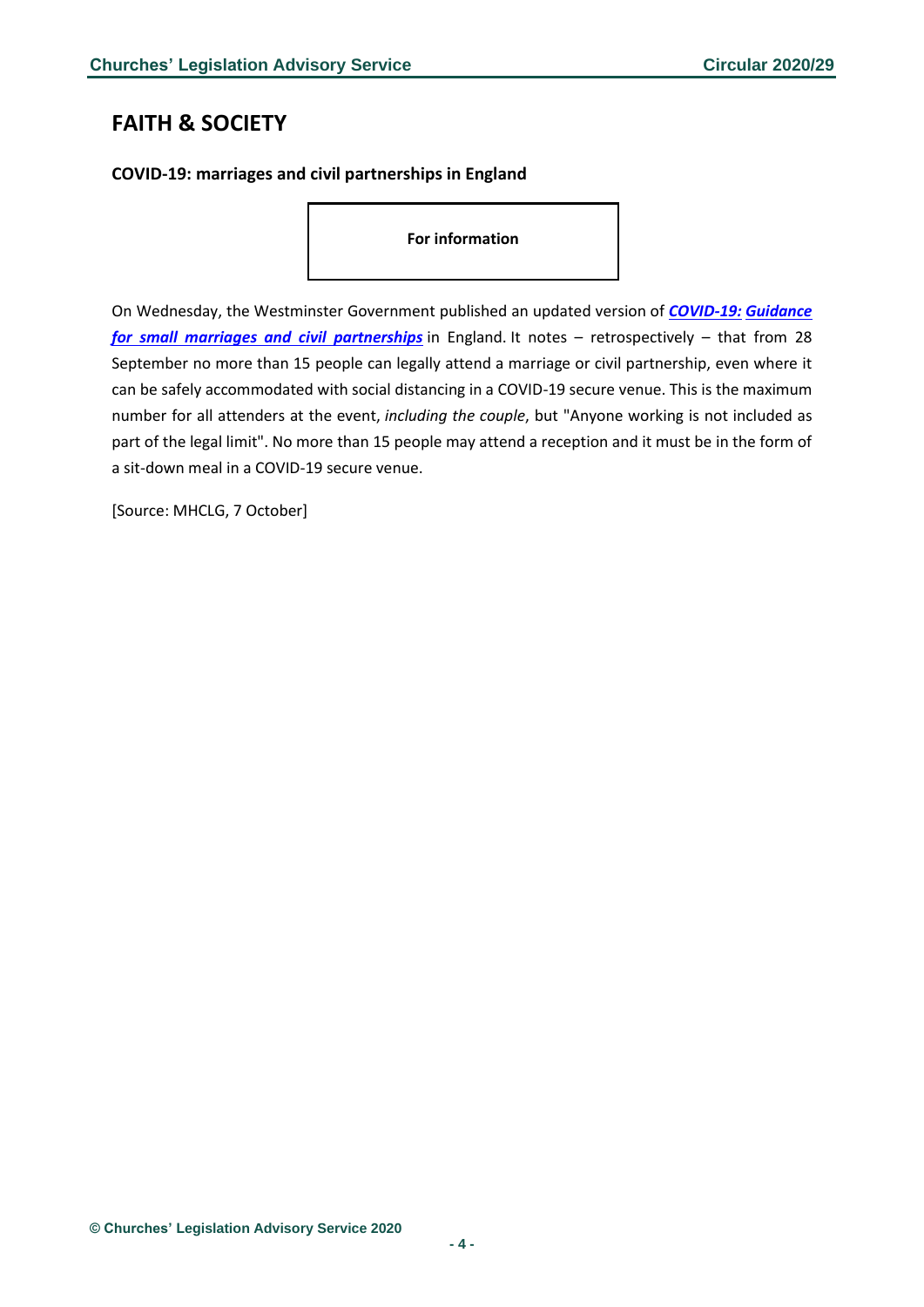# <span id="page-4-0"></span>**PROPERTY & PLANNING**

<span id="page-4-1"></span>**Taylor Review Pilot: evaluation**

**For information**

The Taylor Review Pilot ran from September 2018 to March 2020. The aim of the pilot was to test a recommended model from the [2017 Taylor Review: Sustainability of English Churches and Cathedrals,](https://www.gov.uk/government/publications/the-taylor-review-sustainability-of-english-churches-and-cathedrals) to establish how listed places of worship could become more sustainable through regular maintenance and repair and wider community involvement. This latest report, Taylor Review Pilot [Evaluation,](https://assets.publishing.service.gov.uk/government/uploads/system/uploads/attachment_data/file/923678/Taylor_Review_Pilot_report_-Oct20-FINAL-c.pdf) builds on the [interim report](https://www.gov.uk/government/publications/evaluation-of-the-taylor-review-pilot-emerging-monitoring-and-evaluation-evidence-september-2018-to-march-2019) published in January 2020.

Overall, the evidence demonstrates the potential effectiveness of the main findings of the Taylor Review – Fabric Support Officers, Community Development Advisers and the Minor Repairs Fund – and suggests that there is merit in considering further how the elements of the pilot as described in this evaluation report can be taken forward.

[Source: DCMS, 3 October]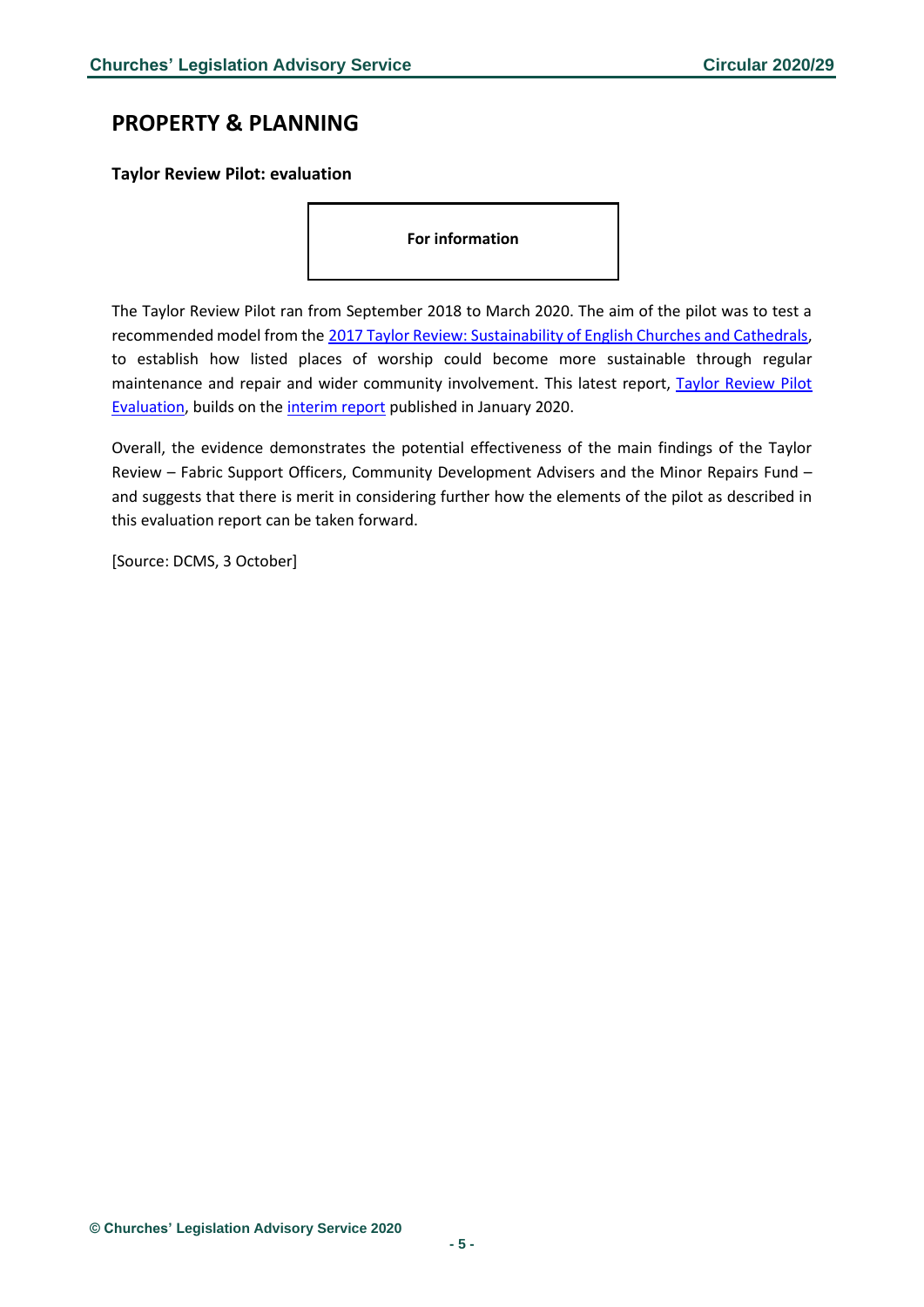# <span id="page-5-0"></span>**SAFEGUARDING**

#### <span id="page-5-1"></span>**IICSA report on Anglican Churches**

**For information**

The Independent Inquiry into Child Sexual Abuse (IICSA) has published *[The Anglican Church -](https://www.iicsa.org.uk/document/anglican-church-safeguarding-church-england-and-church-wales-investigation-report) [Safeguarding in the Church of England and the Church in Wales -](https://www.iicsa.org.uk/document/anglican-church-safeguarding-church-england-and-church-wales-investigation-report) Investigation Report*. It makes a number of recommendations for each of the Churches individually; however, it concludes with a statement that it will return to a number of issues which emerged during this investigation"

- the seal of the confessional;
- mandatory reporting; and
- the disclosure and barring regime, and how it applies to volunteers and to religious organisations.

It expects to address these issues in its final report.

[Source: IICSA, 6 October]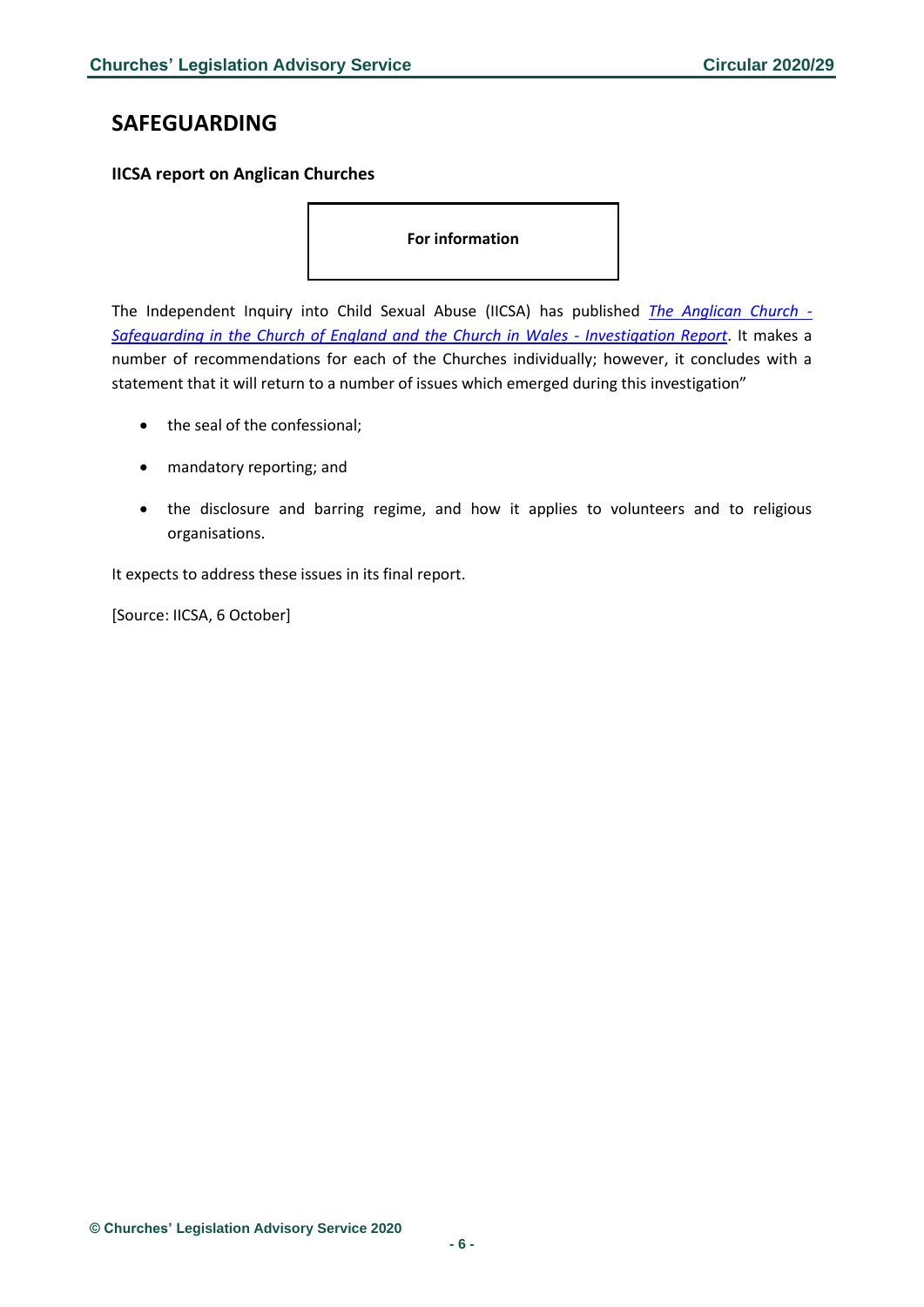# <span id="page-6-0"></span>**SCOTLAND**

#### <span id="page-6-1"></span>**Early medical abortion at home**

**For information**

The Scottish Government has **[published](https://consult.gov.scot/population-health/early-medical-abortion-at-home/)** a consultation  $-$  closing 5 January - on the future arrangements for early medical abortion at home across Scotland. The responses will help to inform the Scottish Government's decision on whether the current arrangements should continue once there is no longer a significant risk of COVID-19 transmission.

[Source: Scottish Government, 30 September]